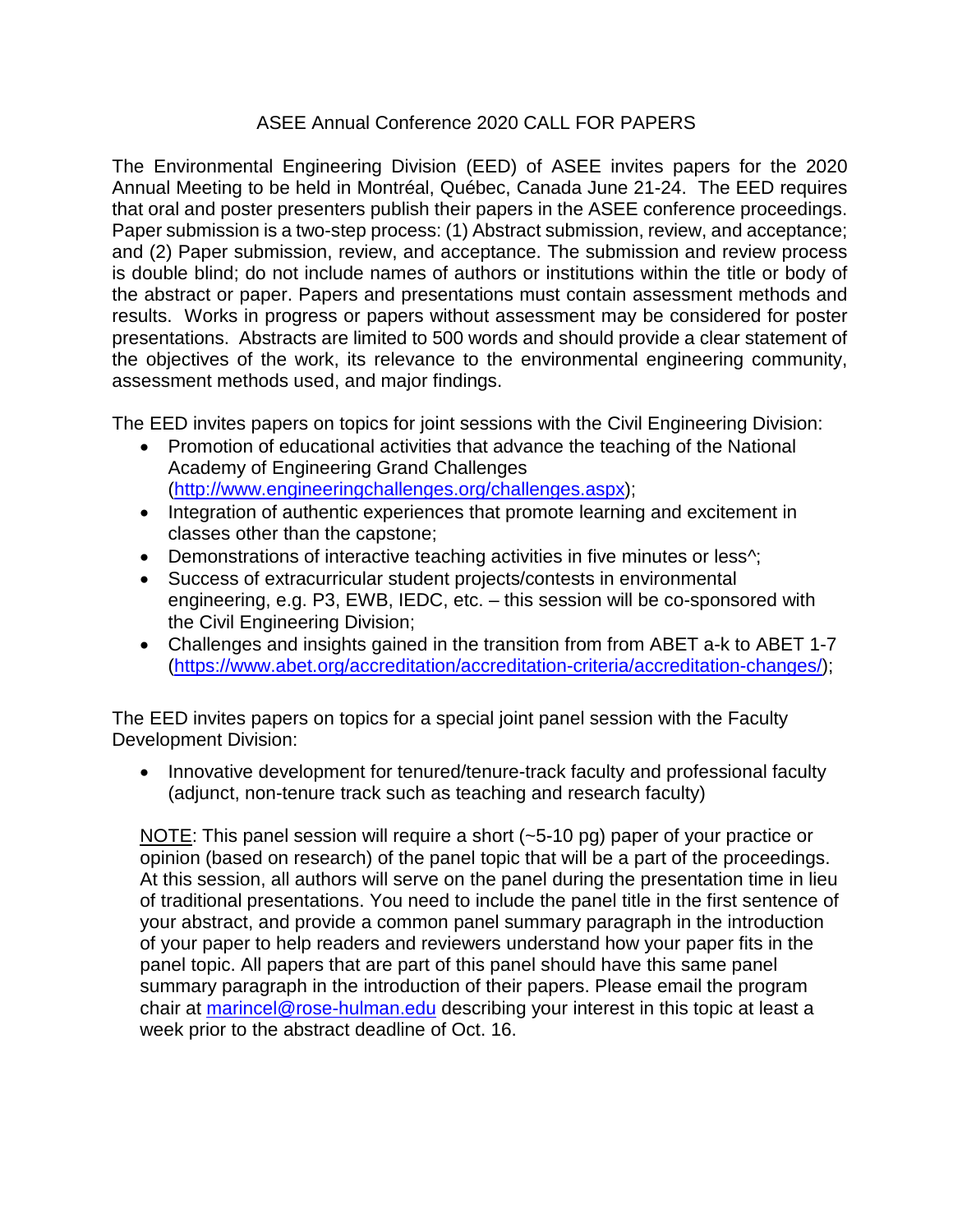The EED invites papers on the following topics:

- Use of the American Academy of Environmental Engineers and Scientists (AAEES) Body of Knowledge at the classroom and/or curriculum level [\(http://www.aaees.org/publications/eebodyofknowledge.php\)](http://www.aaees.org/publications/eebodyofknowledge.php);
- Integration of sustainability in courses, across curricula, across disciplines, and in communities; this includes incorporating findings from the Association of Environmental Engineering and Science Professors) (AEESP) workshops and National Academy report "Environmental Engineering in the 21<sup>st</sup> century" [\(https://www.nap.edu/read/25121/chapter/1#xi\)](https://www.nap.edu/read/25121/chapter/1#xi)
- Use of effective pedagogical methods (e.g. active learning, hybrid courses, flipped classrooms, service-learning, etc.)\*;
- Innovative uses of current and emerging technologies (e.g. online case studies, web-based course modules, social media) in teaching environmental engineering courses;
- Development of new or cross-disciplinary courses in environmental engineering (e.g. environmental biology, environmental security, environmental and public health);
- Ability to engage students in environmental lifelong learning;
- Recruitment and retention of diverse students in environmental engineering;
- Benefits of undergraduate environmental engineering research, citizen science projects, or capstone experiences;

The EED invites panel and/or workshop proposals on any of the topics described in the call for papers above, or other topics aligned with the paper call.

^Session may be organized to highlight multiple in-class demonstrations by limiting presentation time.

\*Sessions may be organized to allow for substantial discussions by limiting presentation time and facilitating round-table or full-room discussion.

The following criteria will be used by reviewers to evaluate papers, and to determine the EED paper awards (Best Paper, Early Career, Best Student Paper):

- Significance and or importance to environmental engineering education (5 points;  $1 = \text{Poor}$ ;  $3 = \text{Good}$ ;  $5 = \text{Excellent}$ )
- Potential impact, applicability and reproducibility of the proposed educational tools and or methods (5 points)
- Research quality, organization and structure of content, and scholarly presentation (5 points)
- Quality of assessments of student learning, data processing and statistical methods (5 points)

The **EED Early Career Awardee** is determined by the EED Awards Committee formed by division officers and/or division directors and/or invited external judges as needed.

• Eligibility Criteria: The applicant will be within the first four years of academic experience as a non-tenure and/or tenure-track position, and un-tenured as of August 31, 2020. All years of academic experience count towards the time